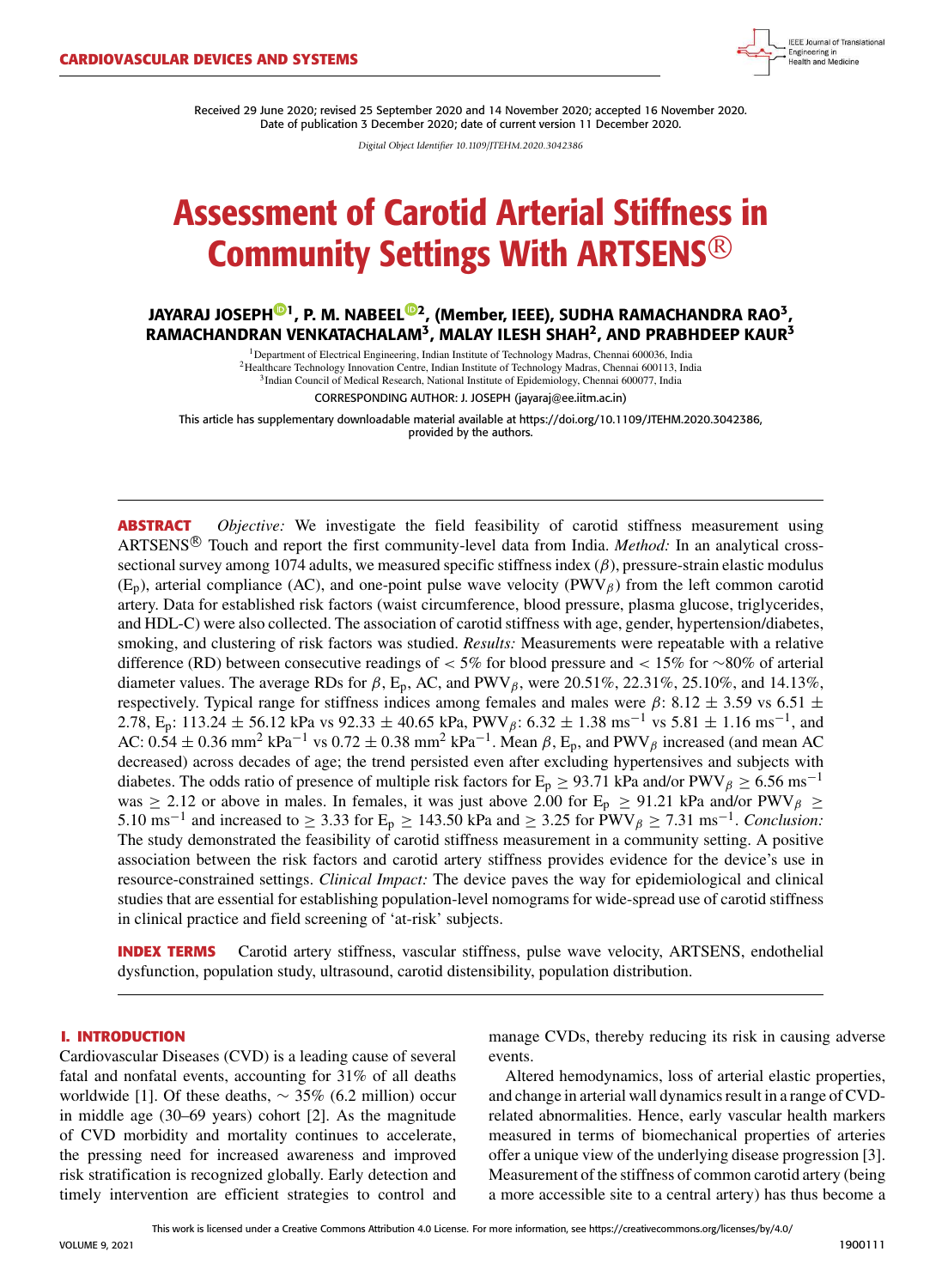key marker used in epidemiological as well as interventional cardiovascular research [4]–[6]. Despite the strong scientific support [6] and mounting evidence establishing carotid stiffness as a predictor of future CVD risks and all-cause mortality [7]–[10], the need for ultrasound imaging devices supplemented by customized image analysis modules has prevented wide-spread adoption of this early vascular health marker. Besides, cost and logistic complexity limits field-level vascular stiffness studies in the general population. (The first largescale study on carotid stiffness in the world was reported in 2017, performed using an ultrasound echo-tracking system on 900 subjects in a clinical setting [11].) In India, on the other hand, the use of imaging systems in out-of-hospital settings or operating it by a non-certified sonographer are legally restricted owing to stringent regulations concerning sex determination of the fetus and subsequent feticide [12]. Thus, epidemiological population data on carotid stiffness and its prevalence are limited in India.

Over the years, our group has developed and clinically validated an image-free alternative  $-$  ARTSENS $^{\circledR}$  – for noninvasive assessment of vascular wall dynamics and stiffness. The system exploits A-mode ultrasound data with intelligent algorithms for automated measurement, thereby eliminating the need for imaging equipment/reference, expert operator, manual annotation, as well as offline analysis. A detailed discussion on the  $ARTSENS^{\circledR}$  technology can be found elsewhere [13]–[20].

 $ARTSENS^{\circledR}$  Touch (Fig. 1) is one of the most evolved forms of our image-free ultrasound technology vascular screening. It was developed as an easy-to-use, automated, field-deployable, and portable device for applications in the clinical and resource-constrained settings. It reduces the cost as well as skill barriers in using current imaging equipment. The device uses an image-free ultrasound probe (with a custom single-element transducer operated in pulse-echo mode) that the operator places over the common carotid artery, on the neck of the subject, yielding A-mode echoes along the scan axis. These continuous echoes are displayed in real-time to provide a visual (video-graphic) effect, which helps the operator precisely orienting the probe along the diameter of the artery by ensuring out-of-phase moving echoes from both the proximal and distal walls [14]. A set of automated algorithms identify and continuously track echoes originating from the walls and perform an online evaluation of the arterial lumen diameter and distension waveforms [14], [15], [17].

Beat-by-beat diameter parameters and blood pressure (BP) values are used to evaluate the measures of carotid artery stiffness [21], viz. specific stiffness index  $(\beta)$ , pressure-strain elastic modulus  $(E_p)$ , arterial compliance  $(AC)$ , and one-point pulse wave velocity (PWV $_\beta$ ). (Definitions and formulae of these stiffness indices are given in Supplemental Material.) Real-time measurement performed over consecutive cardiac cycles yields average stiffness indices and displays it for quick reference. The operator need not interact or provide manual inputs during the signal acquisition and measurement phase. Readers are advised to refer to Supplemental Material for a detailed understanding of the device's specifications, in-built quality control measures, and operator training/performance evaluation.

In this work, we conducted the first community-based study in India to describe the distribution of carotid artery stiffness in a general population. Such an attempt has never been reported in large cohorts owing to the lack of appropriately usable, cost-effective, and field-deployable tools for epidemiological trails. This study aimed to (1) demonstrate the field deployability and measurement reliability of the  $ARTSENS^{\circledR}$  Touch in a resource-constrained setting, and (2) describe relationships between the carotid stiffness and cardiometabolic risk factors in an Indian population. The study methodology, observations, results, and the outlook are presented in the following sections.

## **II. MATERIALS AND METHODS**

#### A. PARTICIPANTS

The study executed as an analytical cross-sectional survey in a rural village of Tiruvallur district, Tamil Nadu, South India. The selected village is part of our institution's field practice area; hence all the households were enumerated, and a line list was available for another ongoing cohort study. Since our primary objective was to investigate the distribution of carotid stiffness, and there exists a lack of community-level data from India to compute the sample size, all adults aged 30 years and above in the line list were considered eligible for the study. A total of 1074 subjects were recruited, and written informed consent was obtained prior to participation. Ethical approval was obtained from the National Institute of Epidemiology, Indian Council of Medical Research (NIE/IHEC/201407-02). The study was carried out in accordance with the latest revision of the Helsinki Declaration.

#### B. DATA COLLECTION

All participants reported to our field setup as per preassigned slots. They were asked to fast for at least 10 hours and to abstain from dietary products known to alter stiffness (e.g. caffeinated beverages) for at least 18 hours prior to the study. Upon arrival, weight, height, waist circumference, and bodymass-index were measured. The data concerning risk factors such as age, tobacco use, alcohol consumption, current medication on hypertension and/or diabetes, and education were obtained using a structured questionnaire. Participants were asked to rest for at least 5 minutes on a comfortable chair with headrest.

All individuals underwent BP measurement on the right upper arm using an automated oscillometric apparatus (HEM-7101 – Omron, Japan), the measurement was repeated after 5 minutes and averaged for analyses. Blood sample (5 mL) was collected from the antecubital vein to perform laboratory tests, including high-density lipoprotein cholesterol (HDL-C), fasting plasma glucose (FPG), and triglycerides (TGL) serum level.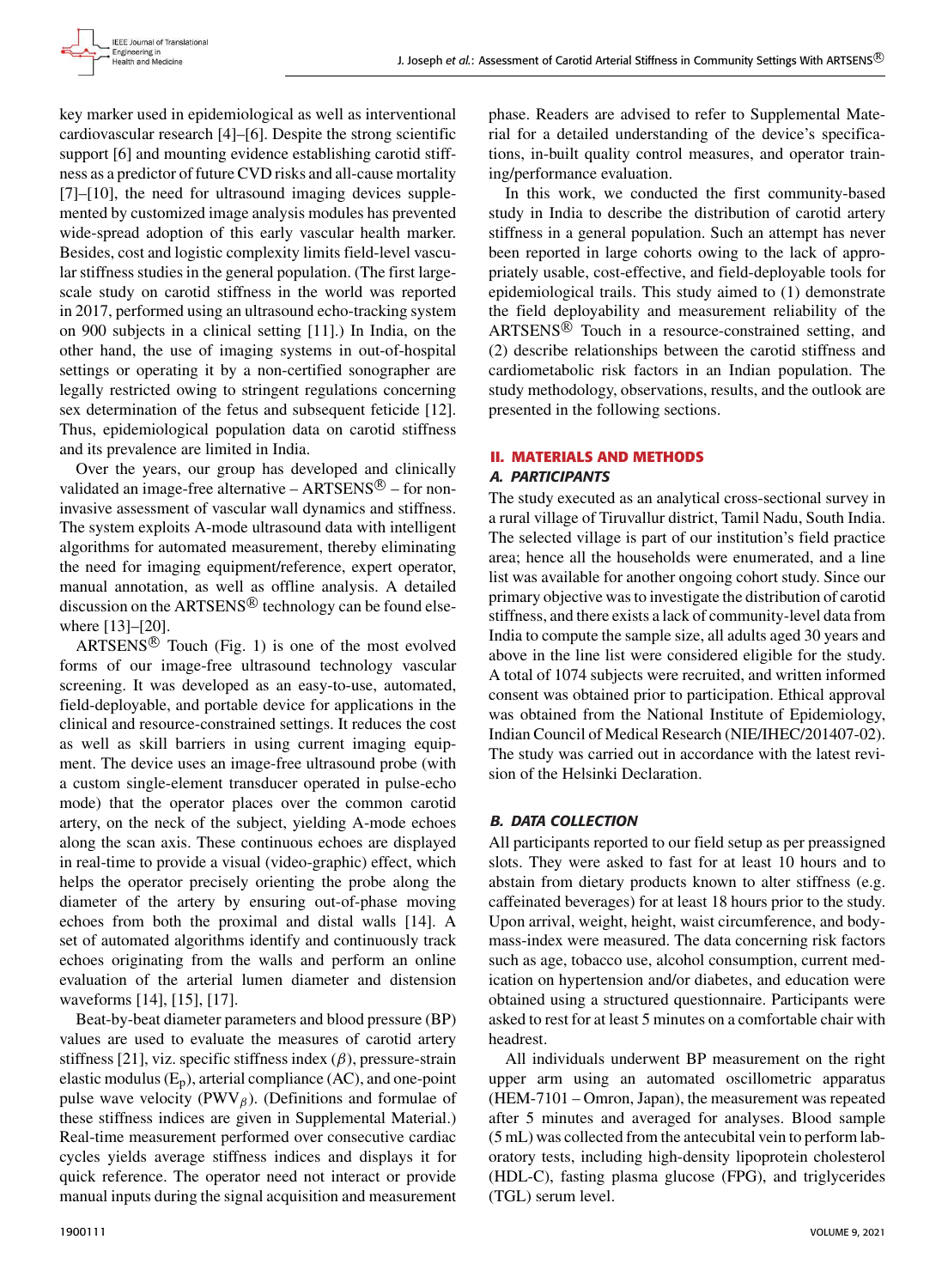



FIGURE 1. ARTSENS<sup>®</sup> Touch: (a) Device used in the field study for the measurement of carotid stiffness indices. (b) An operator performs stiffness measurement from the left common carotid artery of a subject. (c) Measurements page showing an echo frame and distension waveform. (d) Results page showing the recorded distension cycles and measured carotid stiffness indices.

# C. MEASUREMENT USING ARTSENS<sup>®</sup> TOUCH

Carotid stiffness measurements were performed by either one of the two field operators who were trained at the beginning of the study period (Supplemental Material). Once the subject comfortably seated in a chair with back support, the operator recorded BP and entered it in the device. The operator then identified an approximate location of the left common carotid artery by palpation. The tip of the image-free ultrasound probe (applied with water-based ultrasound gel) was positioned near the identified location. The probe orientation was adjusted to get strong and sharp distinct echoes from both arterial walls as visually guided by the device and displayed on-screen (Supplemental Material). An on-screen progress bar fills up while capturing high-fidelity distension cycles, and the device automatically pops up results-page upon completing the measurement. All recorded data and results were saved into required file formats. Procedures were repeated after 10 – 15 minutes, and averaged values were used for analyses. The study photographs are given in Supplemental Material.

# D. RISK FACTORS

Clustering of three or more of the following cardiometabolic risk factors in an entity was considered as high-risk and marker of future events [22]. This definition otherwise characterizes the metabolic syndrome, which is associated with the structural and functional vascular abnormalities [22].

- 1) Central obesity: Waist circumference  $\geq$  90 cm in males or  $> 80$  cm in females (for Asian Indians).
- 2) Elevated TGL: TGL  $\geq$  150 mg/dL (1.7 mmol/L) or on drug treatment for elevated TGL.
- 3) Reduced HDL-C: HDL-C  $<$  40 mg/dL (1.03 mmol/L) in males or < 50 mg/dL (1.29 mmol/L) in females, or on drug treatment for reduced HDL-C.
- 4) High BP: Systolic BP  $\geq$  130 mmHg or diastolic BP  $\geq$ 80 mmHg, or on antihypertensive drug treatment.
- 5) Elevated FPG: FPG > 100 mg/dL (5.6 mmol/L) or drug treatment for elevated FPG.

An individual who has smoked more than 100 cigarettes over his/her lifetime and continued to smoke at the time of the study (daily or occasionally) was considered as a current smoker. One who had quit smoking earlier was considered a former smoker [23]. An individual who had consumed alcohol in the past 12 months was reported as a current consumer. A regular consumer was identified as someone consumed alcohol one or more days per week. A former consumer defined as one who was drinking alcohol in the past but not in the last 12 months [24].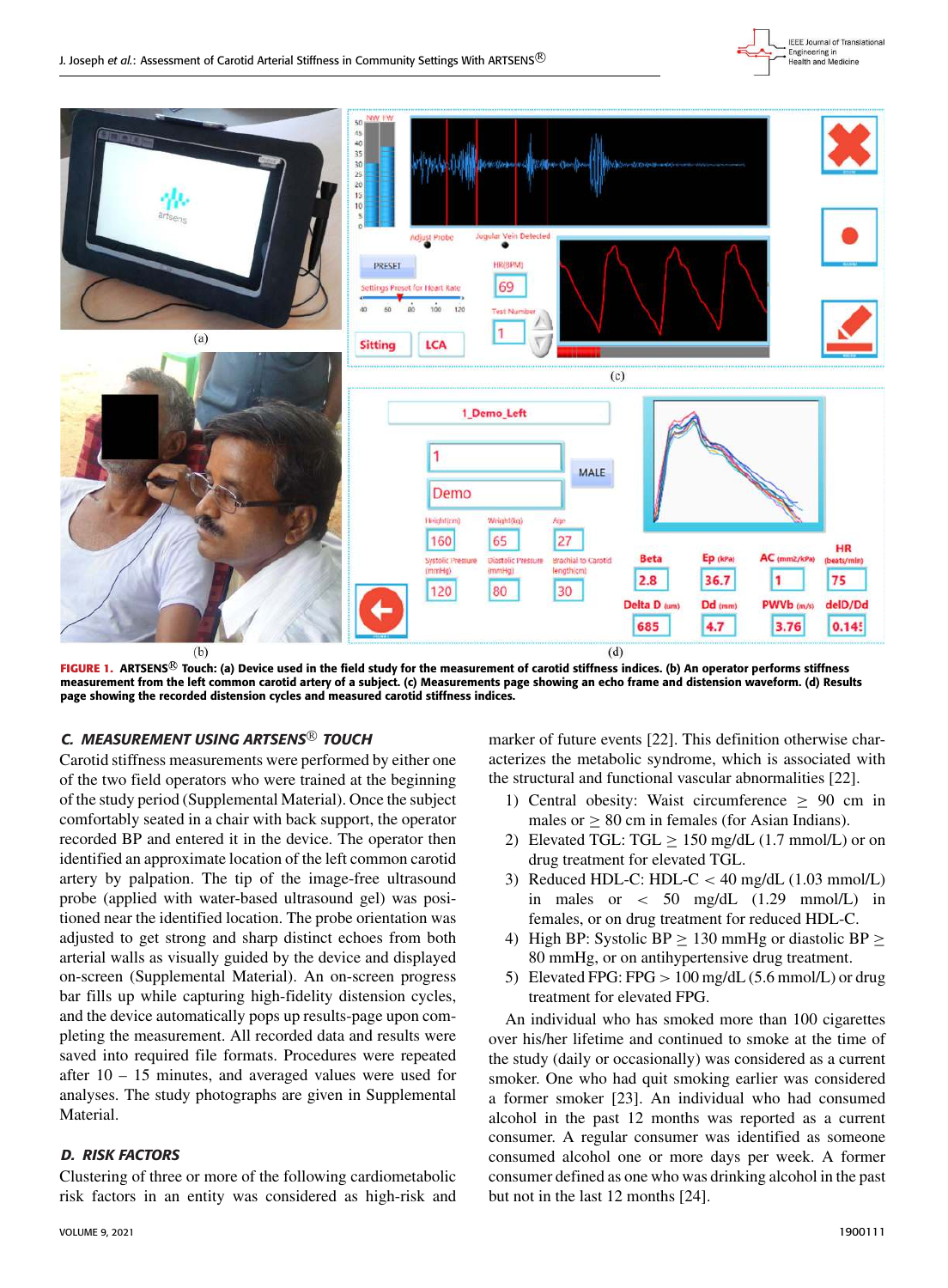# E. STATISTICAL ANALYSIS

Results are given as mean  $\pm$  standard deviation or minimumto-maximum range, unless otherwise stated. Percentage relative difference (RD) of the measurements in 2 consecutive trials was obtained as an estimate of repeatability. It was calculated as the ratio of the absolute difference between successive readings to the absolute value of their mean. Genderspecific differences in the population distribution of stiffness indices were identified by subgroup analyses. Student t-test was performed to examine the equality of two means (male/female) for each of the stiffness indices. Analysis of variance was performed to compare means of stiffness indices in different age group  $(30 - 39, 40 - 49, 50 - 59, \ge 60$  years). Chi-square test was used to analyze the linear trend across the quintiles of stiffness indices and multiple risks. The relationship between the clustering of multiple (three or more) risk factors and ranges of each stiffness index (across quintiles) was examined separately for males and females. Logistic regression analysis was performed to compute unadjusted odds ratio (Model-1) and age-adjusted odds ratio (Model-2), with 95% confidence interval. Multiple regression analysis was used to identify the risk factors associated with stiffness indices and to develop predictive models. A p-value  $\leq$ 0.05 was considered statistically significant. Analyses were conducted using PASW Statistics software (version 18.0, SPSS Inc., Chicago, USA).

## **III. RESULTS**

# A. MEASUREMENT FEASIBILITY IN OUT-OF-HOSPITAL **SETTING**

Among 1074 participants, reliable measurements (set of two) were performed on 983 (91.5%) as per protocol. Others' data (8.5%) was excluded from the analysis due to any recent history of cardiac events or stroke (1.7%), the use of statins (0.8%), and dropout or incomplete measurements (6%) concerning practical challenges discussed in Section IV-A.

## B. CHARACTERISTICS OF THE STUDY POPULATION

Individual characteristics, for a comparison between male  $(N = 409, \text{ age} = 46.8 \pm 9.9 \text{ years})$  and female  $(N = 574, \text{ years})$ age =  $46.9 \pm 9.2$  years) participants, are given in Table 1. Among the 983 subjects surveyed,  $61\%$  were  $40 - 59$  years of age and over one-fourth were illiterate. About 22% of the study population were farmers, and nearly half of females were homemakers. Smoking and/or alcohol consumption were prevalent among 44% and 55% males, respectively. About 45% of respondents reported moderate or vigorous physical activity. Among ∼50% of the subject with highrisk level  $(≥ 3$  metabolic abnormalities), central obesity was prevalent among 43%, more than half diagnosed with reduced HDL-C, one-third had elevated TGL, and ∼60% had either hypertension or diabetes.

# C. REPEATABILITY OF MEASUREMENTS IN THE FIELD

The average carotid artery lumen diameter and distension for the first and second trial by the same operator were  $(5.23 \pm 1.48 \text{ mm}, 0.36 \pm 0.14 \text{ mm})$  vs  $(5.51 \pm 1.27 \text{ mm},$  $0.35 \pm 0.13$  mm), respectively. Nearly 80% of the diameter measurements fell within an RD  $\leq$  15%. Both the systolic and diastolic BP values yielded a group average  $RD < 5\%$ (pooled over all the study population), with  $\lt$  4% values outside respective confidence intervals (mean  $\pm$  1.96 standard deviation).

The group average of stiffness indices pooled over all the subjects was  $\beta$ : 7.37  $\pm$  3.12, E<sub>p</sub>: 102.82  $\pm$  46.60 kPa, PWV<sub>β</sub>: 6.06  $\pm$  1.26 ms<sup>-1</sup>, and AC: 0.58  $\pm$  0.28 mm<sup>2</sup>kPa<sup>-1</sup>. The field measurement of  $\beta$ , E<sub>p</sub>, PWV<sub> $\beta$ </sub>, and AC yielded group average RDs of 20.5%, 22.3%, 14.1%, and 25.1%, respectively. PWV $_\beta$  depicted the highest repeatability with a standard deviation of differences equal to  $0.89 \text{ ms}^{-1}$ . The standard deviation of differences for  $\beta$ , E<sub>p</sub>, and AC were 1.96, 33.45 kPa, and 0.24 mm<sup>2</sup>kPa<sup>-1</sup>, respectively.

# D. GENDER- AND AGE-SPECIFIC TRENDS IN STIFFNESS **INDICES**

The group averages of stiffness indices among females and males were  $\beta$ : 8.12  $\pm$  3.59 vs 6.51  $\pm$  2.78 (p < 0.001), E<sub>p</sub>: 113.24  $\pm$  56.12 kPa vs 92.33  $\pm$  40.65 kPa (p < 0.001), PWV<sub>β</sub>: 6.32  $\pm$  1.38 ms<sup>-1</sup> vs 5.81  $\pm$  1.16 ms<sup>-1</sup> (p < 0.001), and AC: 0.54  $\pm$  0.36 mm<sup>2</sup>kPa<sup>-1</sup> vs 0.72  $\pm$ 0.38 mm<sup>2</sup>kPa<sup>-1</sup> (p < 0.001). Fig. 2 depicts the genderspecific distribution of stiffness indices across decades of age for the study population ( $N = 983$ ), as well as for a subgroup excluding hypertensives and/or subjects with diabetes  $(N = 440)$ . Its descriptive statistics are given in Supplemental Material. As shown in Fig.  $2(a) - (c)$  and Fig.  $2(e)$ – (g), no significant difference was evident in the measures of  $\beta$ , E<sub>p</sub>, and PWV<sub> $\beta$ </sub> for females and males belonging to the 30 – 39 years old cohort ( $p > 0.05$ ). A significantly lower AC was observed for females of age 30 – 39 years old compared to males of the same group ( $p = 0.03$ ; see Fig.  $2(d)$ ). However, this trend in AC was insignificant (p  $= 0.37$ ) for the same age group free from hypertension and diabetes (Fig. 2(h)).

As in Fig. 2(a) – (c), females  $\geq$  40 years old presented with significantly higher mean values of  $\beta$ , E<sub>p</sub>, and PWV<sub>β</sub> than males of the corresponding age cohorts ( $p < 0.001$  for 40 – 49 years and  $50 - 59$  years, and  $p < 0.01$  for  $\geq 60$  years). Likewise, females aged 40 – 59 years old and free from both hypertension and diabetes showed significantly higher mean values of  $\beta$ , E<sub>p</sub>, and PWV<sub> $\beta$ </sub> than those of males from same categories (Fig. 2(e) – (g);  $p < 0.01$  for 40 – 49 years and p  $< 0.05$  for 50 – 59 years). In turn, mean AC for females  $\ge$ 40 years old was significantly lower than that of males from corresponding decade cohorts (Fig. 2(d));  $p < 0.001$  for 40  $-49$  years,  $p < 0.01$  for  $50 - 59$  years, and  $p < 0.05$  for  $\geq 60$  years. A similar trend persisted even after excluding hypertensives and diabetes patients (Fig. 2(h)), which yielded p-values of  $\lt$  0.01 and  $\lt$  0.05 for 40 – 49 years and 50 – 59 years, respectively.

Note that the gradient in the mean of each stiffness index among males and females, across age groups (Fig.  $2(a)$  –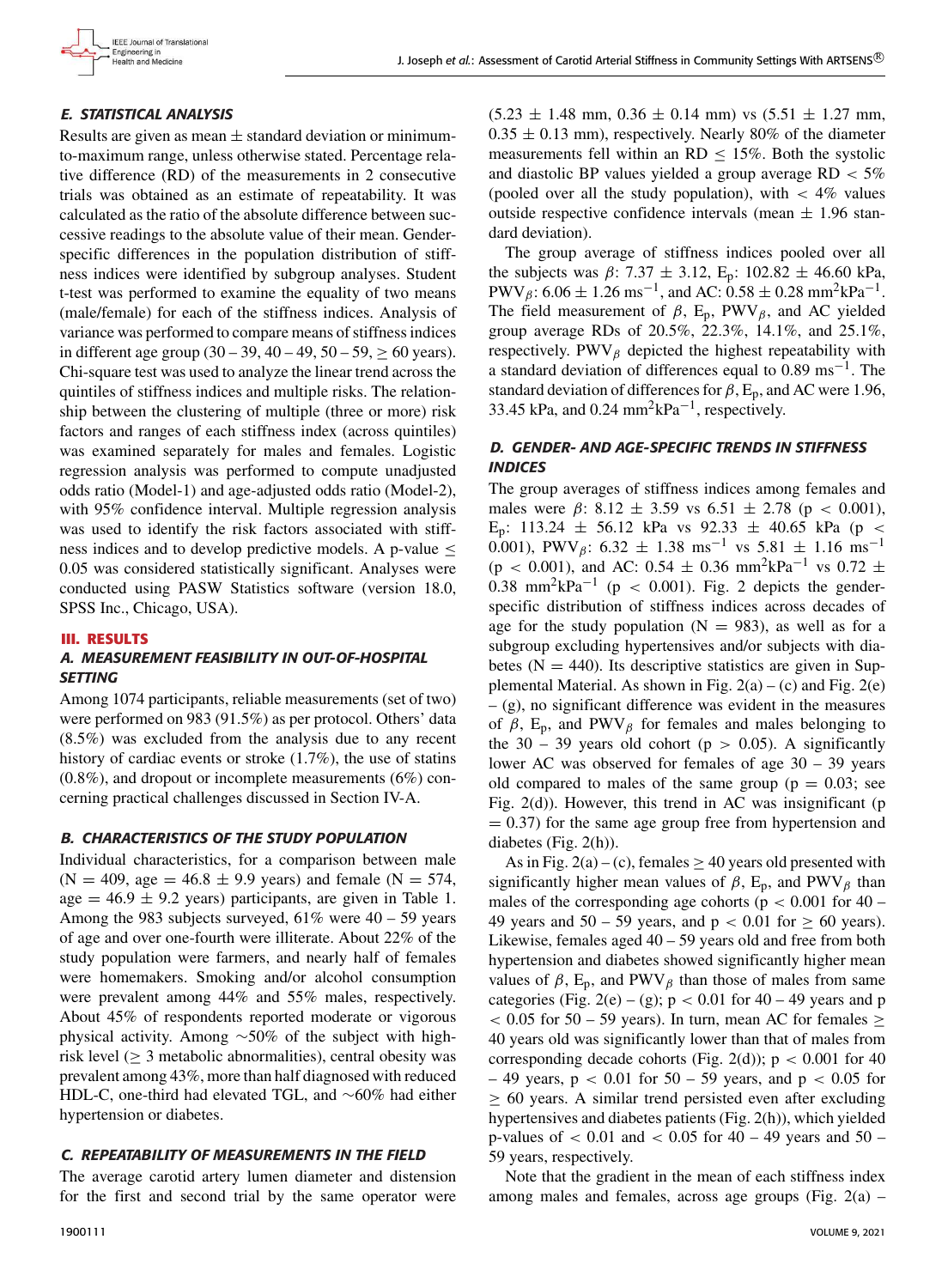

**FIGURE 2.** Gender-specific distribution of carotid stiffness indices (mean ± standard deviation of β, Ep, PWVβ, and AC) across decades of age: (a – d) for the entire population (N = 983), and (e - h) for a subgroup excluding hypertensives and/or diabetes patients (N = 440).

d)), increase from the younger  $(30 - 39 \text{ years})$  to the older (50 – 59 years) population, but became narrow for geriatric population ( $\geq 60$  years). Differences in stiffness indices of geriatric females and males free from hypertension and diabetes (Fig. 2(e) – (h)) were statistically insignificant (p  $>$ 0.05).

Regardless of gender, a significant increase ( $p < 0.001$ ) in  $\beta$ , E<sub>p</sub>, and PWV<sub>β</sub> and a significant decline (p < 0.001) in AC were evident from the younger to older populations. The change in average stiffness  $(\Delta)$  between 30 – 39 years and 50 – 59 years were  $\Delta \beta = 2.49$  (42.3%, p < 0.0001),  $\Delta E_p$  = 39.27 kPa (49.7%, p < 0.0001),  $\Delta$ PWV $_\beta$  = 1.05 ms<sup>-1</sup> (19.4%, p < 0.0001), and  $\Delta AC = -0.15$  mm<sup>2</sup>kPa<sup>-1</sup> (−21.9%, p < 0.0001). The corresponding measures for the subgroup free from hypertension and diabetes were  $\Delta \beta$  = 2.84 (33.3%, p < 0.0001),  $\Delta E_p$  = 37.35 kPa (53.1%, p  $<$  0.0001), ΔPWV<sub>β</sub> = 1.20 ms<sup>-1</sup> (23.5%, p < 0.0001), and  $\Delta AC = -0.12 \text{ mm}^2 \text{kPa}^{-1}$  (-16.5%, p < 0.001). Agespecific variations in the carotid stiffness were apparent across successive decades ( $\forall$  p < 0.01). However, no statistically significant differences were observed for stiffness indices of subjects  $\geq 60$  years old compared to their preceding age group ( $\forall p > 0.05$ ).

# E. ASSOCIATION BETWEEN MULTIPLE RISKS AND STIFFNESS INDICES

The variation in stiffness of the carotid artery among subjects diagnosed with  $> 3$  risks and those with  $0 - 2$  risk(s) was studied separately for females ( $N = 550$ ) and males ( $N =$ 393). (40 subjects were excluded due to unavailability of HDL-C data.) The prevalence of risk factors was 58.5% in female subjects and 42.7% in male subjects. Females with three or more risks exhibited significantly higher mean values of  $E_p$  and PWV<sub>β</sub> and an insignificant difference in mean values of  $\beta$  and AC compared to those with less than three risks ( $\beta$ : 8.09  $\pm$  3.09 vs 7.63  $\pm$  2.91 ( $p$  = 0.08), E<sub>p</sub>: 116.38  $\pm$  47.88 kPa vs 98.90  $\pm$  41.49 kPa (p < 0.0001), PWV<sub>B</sub>:  $6.45 \pm 1.25$  ms<sup>-1</sup> vs  $5.98 \pm 1.18$  ms<sup>-1</sup> (p < 0.0001), and AC:  $0.52 \pm 0.25$  mm<sup>2</sup>kPa<sup>-1</sup> vs  $0.55 \pm 0.26$  mm<sup>2</sup>kPa<sup>-1</sup> (p = 0.34)). Males exhibited a similar trend with the corresponding measures as  $\beta$ : 6.42  $\pm$  2.53 vs 6.14  $\pm$  2.12 (p = 0.23), E<sub>p</sub>: 93.59  $\pm$  37.84 kPa vs 84.71  $\pm$  31.05 kPa (p < 0.01), PWV $_{\beta}$ :  $5.86 \pm 1.12$  ms<sup>-1</sup> vs  $5.56 \pm 1.02$  ms<sup>-1</sup> (p < 0.01), and AC:  $0.67 \pm 0.32$  mm<sup>2</sup>kPa<sup>-1</sup> vs  $0.65 \pm 0.29$  mm<sup>2</sup>kPa<sup>-1</sup> (p = 0.70). There was no difference in the proportions of multiple risks among males and females for  $\beta$ ,  $E_p$ , PWV $_\beta$ , and AC ( $\forall$  $p > 0.05$ ). However, the proportions of multiple risks across

IEEE Journal of Translational Engineering in<br>Health and Medicine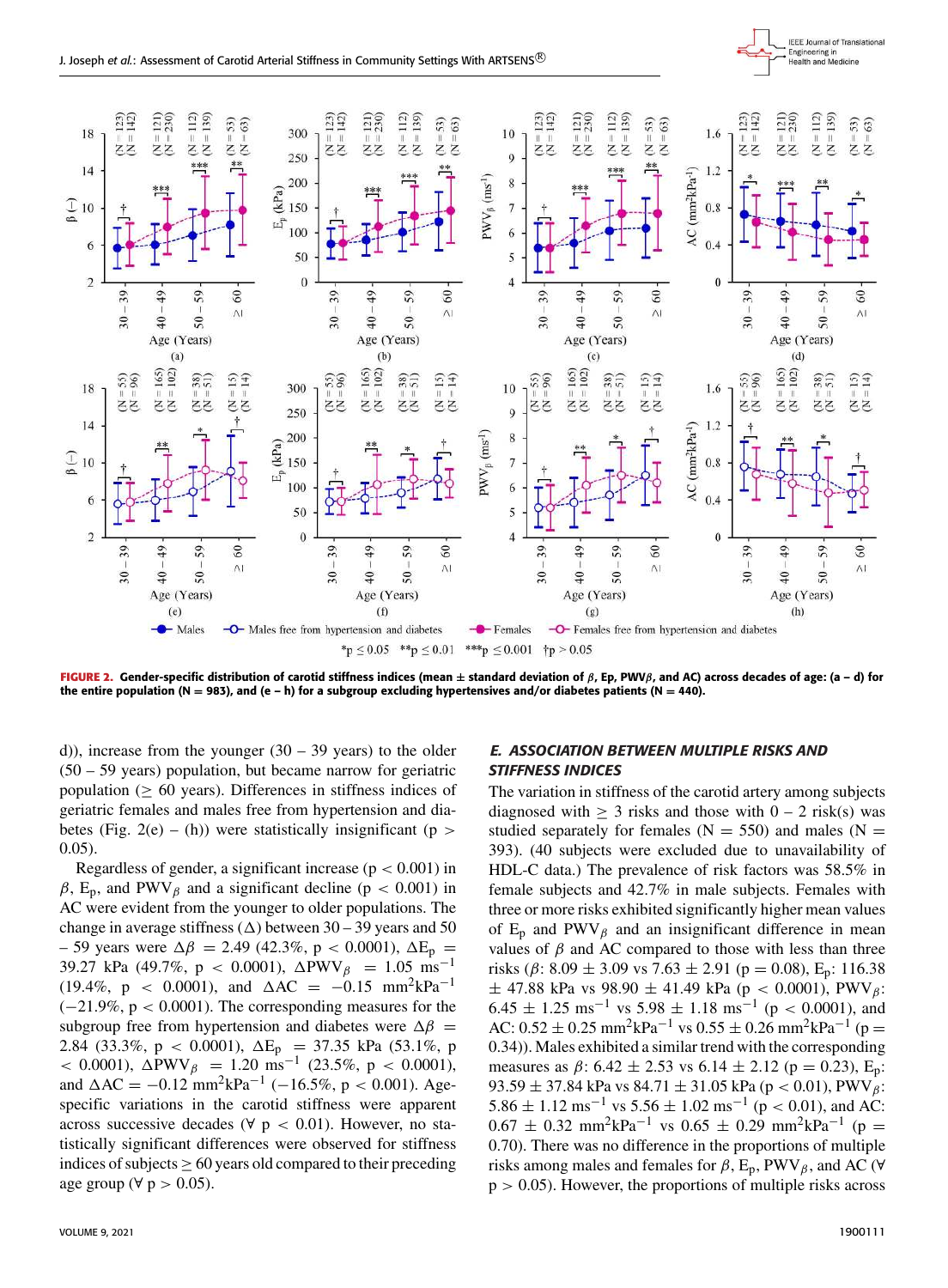the quintiles of  $E_p$  and PWV<sub>β</sub> was significant (p < 0.01). In contrast, that of  $\beta$  and AC remained insignificant (p > 0.05).

Logistic regression analysis yielded a significant relationship between the clustering of three or more risks and high values of  $E_p$  and PWV $_\beta$ . Among males (Fig. 3(a)), the odds ratio of presence of multiple risk factors for  $E_p \ge 93.71$  kPa and/or PWV<sub> $\beta$ </sub>  $\ge 6.56$  ms<sup>-1</sup> (4<sup>th</sup> and 5<sup>th</sup>) quintiles) was  $\geq 2.12$  or above in Model-1 as well as Model-2. Among females (Fig. 3(b)), the odds ratio for 91.21 kPa  $\leq$  $E_p \le 143.50$  kPa and/or 5.91 ms<sup>-1</sup> ≤ PWV<sub>β</sub> ≤ 7.30 ms<sup>-1</sup>  $(3<sup>rd</sup>$  and 4<sup>th</sup> quintiles) was just above 2.00. The odds ratio increased to 3.45 (95% CI: 1.95 – 6.09) in Model-1 and 3.33  $(1.78 - 6.25)$  in Model-2 for E<sub>P</sub>  $\geq$  143.51 kPa (5<sup>th</sup> quintile), and 3.42 (1.94 – 6.03) in Model-1 and 3.25 (1.76 – 6.02) in Model-2 for PWV<sub> $\beta$ </sub>  $\geq$  7.31 ms<sup>-1</sup> (5<sup>th</sup> quintile). The highest odds ratio values for  $\beta$  and AC were 1.55 (0.82 – 2.92) and 1.38 (0.72 – 2.65) in males (Fig. 3(a)) and 1.77 (1.03 – 3.04) and  $1.33$  (0.76 – 2.32) in females (Fig. 3(b)), respectively.

High BP was the most prevalent risk factor among the study population. Different hypertension stages [25] were diagnosed among 63.4% of the participants. 309 participants belong to the hypertension stage-1 group (systolic BP: 130  $-139$  mmHg / diastolic BP:  $80 - 89$  mmHg), 296 to the hypertension stage-2 group ( $> 140 / > 90$  mmHg), and 18 to the hypertensive crises group ( $> 180 / > 120$  mmHg). There were 248 subjects with normal BP  $\left($  < 120  $\right)$  < 80 mmHg) and 112 with elevated BP  $(120 - 129 / < 80 \text{ mmHg}).$ 

As depicted in Fig. 4, the normal BP group possessed the lowest arterial stiffness (higher compliance) with average  $\beta$  = 6.62 ± 1.98, E<sub>p</sub> = 79.25 ± 31.87 kPa, PWV<sub> $\beta$ </sub> =  $5.41 \pm 1.08 \text{ ms}^{-1}$ , and AC =  $0.33 \pm 0.16 \text{ mm}^2 \text{kPa}^{-1}$ . No significant difference was observed in  $\beta$  (Fig. 4(a)), PWV<sub>B</sub> (Fig.  $4(c)$ ), or AC (Fig.  $4(d)$ ) of the normal versus elevated BP groups ( $\forall p > 0.05$ ). The difference in their E<sub>p</sub> (Fig. 4(b)) fell marginally short of statistical significance ( $\Delta E_p$  = 7.67 kPa, 9.7%,  $p = 0.057$ ). The group averages of both  $E_p$  and PWV $_\beta$  were significantly higher in the hypertension stage-1 group compared to the normal BP group ( $\Delta E_p$  = 12.38 kPa, 15.6%, p < 0.001; and  $\Delta \text{PWV}_{\beta} = 0.44 \text{ ms}^{-1}$ , 8.1%,  $p < 0.001$ ). Conversely, the changes in  $\beta$  and AC among hypertension stage-1 and normal BP participants were statistically insignificant ( $\Delta \beta = 0.06, 0.9\%$ , p > 0.05; and  $\Delta AC = -0.02$  mm<sup>2</sup>kPa<sup>-1</sup>, 6.1%, p > 0.05). The values of  $E_p$  and PWV $_\beta$  showed an upsurge for subjects belonging to the hypertension stage-2 ( $\Delta E_p$  = 33.82 kPa, 42.7%, p < 0.001; and  $\triangle PWW_\beta = 1.03$  ms<sup>-1</sup>, 19.0%, p < 0.001) and hypertensive crises groups ( $\Delta E_p = 66.78$  kPa, 84.3%,  $p < 0.001$ ; and  $\Delta \text{PWV}_{\beta} = 1.59 \text{ ms}^{-1}$ , 29.4%,  $p < 0.001$ ). A significant rise in  $\beta$  and decline in AC were also evident in hypertension stage-2 ( $\Delta \beta = 0.56$ , 8.4%, p = 0.015; and  $\Delta AC = -0.04$  mm<sup>2</sup>kPa<sup>-1</sup>, -12.1%, p < 0.01) as well as in hypertensive crises subjects ( $\Delta \beta = 1.05$ , 15.9%, p = 0.012; and  $\Delta AC = -0.11$  mm<sup>2</sup>kPa<sup>-1</sup>, -33.3%, p < 0.01).

Because gender was found to be an important determinant of arterial stiffening, the effect of smoking on the carotid

**TABLE 1.** Sociodemographic, behavioral, and risk factors of the study population ( $N = 983$ ).

| Characteristics                             | Male ( $N = 409$ ) |                |                  | Female ( $N = 574$ ) |          |                  |
|---------------------------------------------|--------------------|----------------|------------------|----------------------|----------|------------------|
|                                             | N                  | $\frac{0}{0}$  | Value            | N                    | $\%$     | Value            |
| Age group                                   |                    |                |                  |                      |          |                  |
| $30 - 39$ (Years)                           | 123                | 30.1           | $35.7 \pm 1.9$   |                      | 142 24.7 | $35.9 \pm 2.1$   |
| $40 - 49$ (Years)                           | 121                | 29.6           | $44.3 \pm 2.7$   |                      | 230 40.1 | $44.6 \pm 2.9$   |
| $50 - 59$ (Years)                           | 112                | 27.4           | $54.1 \pm 2.7$   |                      | 139 24.2 | $53.9 \pm 2.6$   |
| $\geq 60$ (Years)                           | 53                 | 13.0           | $64.1 \pm 3.1$   | 63                   | 11.0     | $64.4 \pm 3.2$   |
| Education                                   |                    |                |                  |                      |          |                  |
| Illiterate                                  | 63                 | 15.4           |                  |                      | 214 37.3 |                  |
| Std. 1-8                                    | 195                | 47.7           |                  |                      | 278 48.4 |                  |
| Std. 9 or above                             | 151                | 37.0           |                  | 82                   | 14.3     |                  |
| Occupation (Male = $401$ , Female = $572$ ) |                    |                |                  |                      |          |                  |
| Agriculture                                 | 115                | 28.7           |                  | 99                   | 17.3     |                  |
| Employee                                    | 182                | 45.3           |                  | 182                  | 31.8     |                  |
| Home maker                                  | $\overline{a}$     | $\overline{a}$ |                  |                      | 265 46.3 |                  |
| Others                                      | 104                | 25.9           |                  | 26                   | 4.5      |                  |
| Use of tobacco products                     |                    |                |                  |                      |          |                  |
| Non-smoker                                  | 201                | 49.1           |                  |                      | 496 86.4 |                  |
| Current smoker                              | 127                | 31.1           |                  | L.                   |          |                  |
| Former smoker                               | 54                 | 13.2           |                  |                      | L.       |                  |
| Chewing                                     | 27                 | 6.6            |                  | 78                   | 13.6     |                  |
| Alcohol consumption                         |                    |                |                  |                      |          |                  |
| Current consumer                            | 227                | 55.5           |                  |                      |          |                  |
| Former consumer                             | 182                | 44.5           |                  |                      |          |                  |
| Physical activity                           |                    |                |                  |                      |          |                  |
| Sedentary                                   | 220                | 53.8           |                  |                      | 315 54.9 |                  |
| Moderate                                    | 105                | 25.7           |                  |                      | 225 39.2 |                  |
| Vigorous                                    | 84                 | 20.5           |                  | 34                   | 5.9      |                  |
| Risk markers/Subjects with identified risks |                    |                |                  |                      |          |                  |
| Waist circumference (cm)                    |                    |                | $85.2 \pm 11.5$  |                      |          | $79.7 \pm 10.5$  |
| Central obesity                             | 137                | 33.5           |                  |                      | 287 50.0 |                  |
| Systolic BP (mmHg)                          |                    |                | $132.8 \pm 20.4$ |                      |          | $131.5 \pm 21.3$ |
| Diastolic BP (mmHg)                         |                    |                | $86.1 \pm 12.5$  |                      |          | $82.8 \pm 11.3$  |
| High BP                                     | 288                | 70.4           |                  |                      | 335 58.4 |                  |
| FPG (mg/dL)                                 |                    |                | $117.8 \pm 54.5$ |                      |          | $117.1 \pm 50.2$ |
| <b>Elevated FPG</b>                         | 235                | 57.5           |                  |                      | 357 62.2 |                  |
| $TGL$ (mg/dL)                               |                    |                | $159.4 \pm 86.2$ |                      |          | $137.4 \pm 75.3$ |
| <b>Elevated TGL</b>                         | 174                | 42.6           |                  | 185                  | 32.2     |                  |
| $HDL-C$ (mg/dL)                             |                    |                | $44.3 \pm 6.2$   |                      |          | $45.3 \pm 7.0$   |
| Reduced HDL-C                               | 114                | 29.0           |                  |                      | 409 74.4 |                  |
| Metabolic syndrome                          | 168                | 42.7           |                  |                      | 322 58.5 |                  |

stiffness was analyzed for (age-matched) males separately. (As given in Table 1, no female smokers available in the present study.) Although measured indices depicted a higher stiffness in current/former smokers than non-smokers ( $\beta$ : 6.41  $\pm$  2.73 vs 6.79  $\pm$  3.17; E<sub>p</sub>: 90.80  $\pm$  39.93 kPa vs 95.38  $\pm$  45.44 kPa; PWV<sub>β</sub>: 5.65  $\pm$  1.20 ms<sup>-1</sup> vs 5.83  $\pm$  1.36 ms<sup>-1</sup>; AC:  $0.66 \pm 0.33$  mm<sup>2</sup>kPa<sup>-1</sup> vs  $0.62 \pm 0.32$  mm<sup>2</sup>kPa<sup>-1</sup>), their differences were marginally significant ( $\forall p < 0.10$ ). On the other hand, as depicted in Fig. 5, subjects who smoked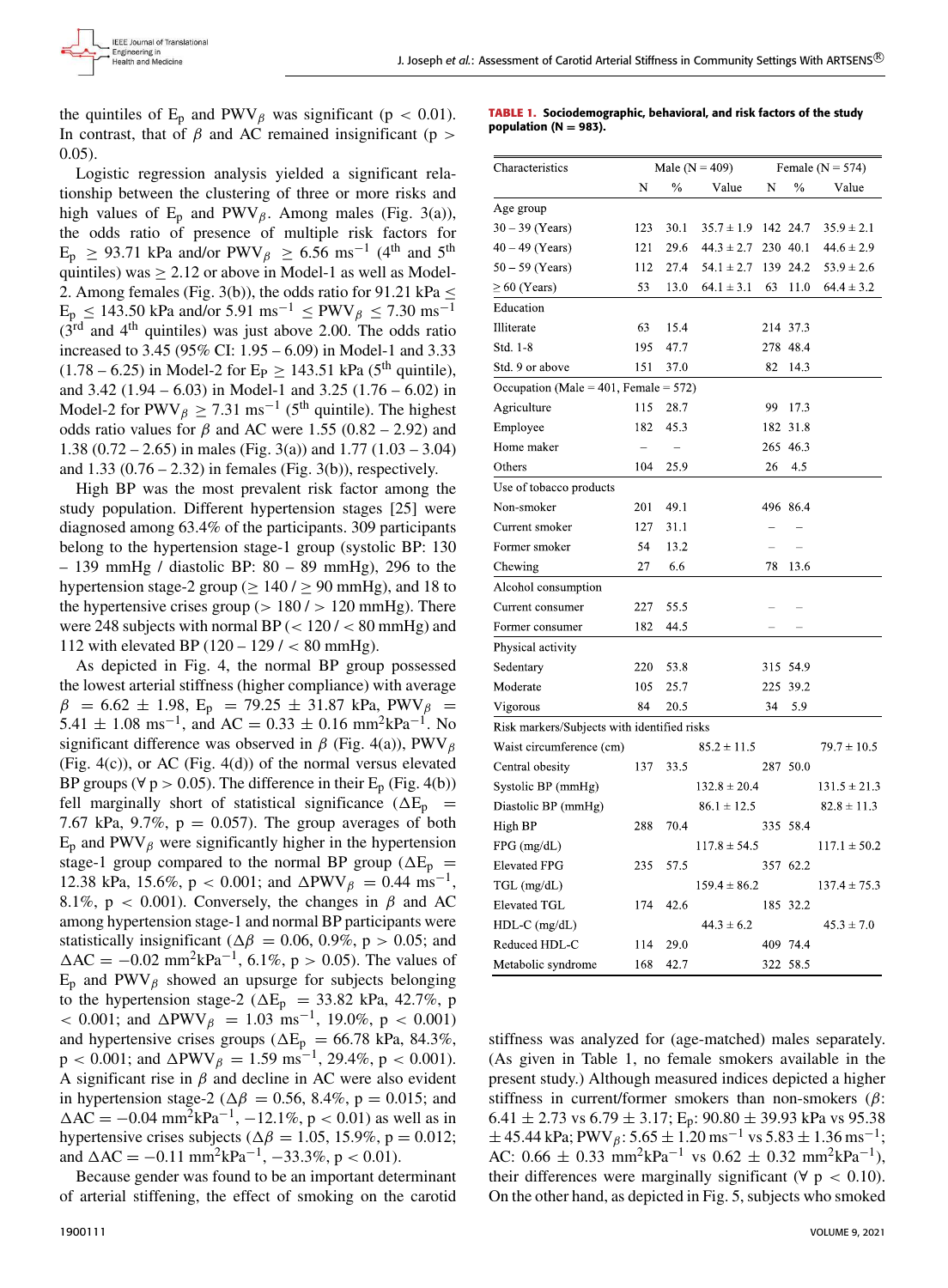



FIGURE 3. Odds ratio and 95% CIs for the clustering of multiple (three or more) cardiometabolic risk factors associated with carotid stiffness indices (across quintiles) among (a) male subjects (N = 393) and (b) female subjects (N = 550).



**FIGURE 4.** Mean carotid stiffness change, (a) β, (b) E<sub>p</sub>, (c) PWV<sub>β</sub>, and (d) AC, by AHA/ACC BP categories. HTN = Hypertension.

for about  $5 - 10$  years showed significantly higher stiffness compared to those who smoked less than 5 years ( $\Delta\beta$  = 1.26, 27.5%, p < 0.05;  $\Delta E_p = 20.4$  kPa, 33.6%, p < 0.05;  $\triangle$ PWV $_{\beta} = 0.69 \text{ ms}^{-1}$ , 14.3%, p < 0.05); and  $\triangle$ AC = -0.14  $mm^2kPa^{-1}$ ,  $-17.1\%$ ,  $p < 0.05$ ). Compared with smokers of less than 5 years, the greatest changes in stiffness indices were seen in chronic smokers of more than 10 years ( $\Delta\beta$  = 2.38, 51.9%, p < 0.01;  $\Delta E_p = 36.72$  kPa, 60.4%, p < 0.01;  $\triangle$ PWV $_{\beta} = 1.07 \text{ ms}^{-1}$ , 22.0%, p < 0.01); and  $\triangle$ AC = -0.19  $mm<sup>2</sup>kPa<sup>-1</sup>, -23.4%, p < 0.01$ ).

Multiple regression analysis further demonstrated significant association ( $p < 0.01$ ) between the stiffness indices and age ( $Y_{AGE}$ ), gender ( $V_{SEX}$ ), systolic BP ( $P_{SYS}$ ), diastolic ( $P<sub>DIA</sub>$ ), number of clustered cardiometabolic risks ( $N<sub>CMR</sub>$ ) and number of years of chronic smoking  $(Y_{SMK})$ . The analysis also yielded predictive models that relate  $\beta$ , E<sub>p</sub>, PWV<sub> $\beta$ </sub>, and AC to measures of various significant risk factors, as given below:

$$
\beta = 0.087Y_{\text{AGE}} + 1.361V_{\text{SEX}} + 0.046P_{\text{SYS}}
$$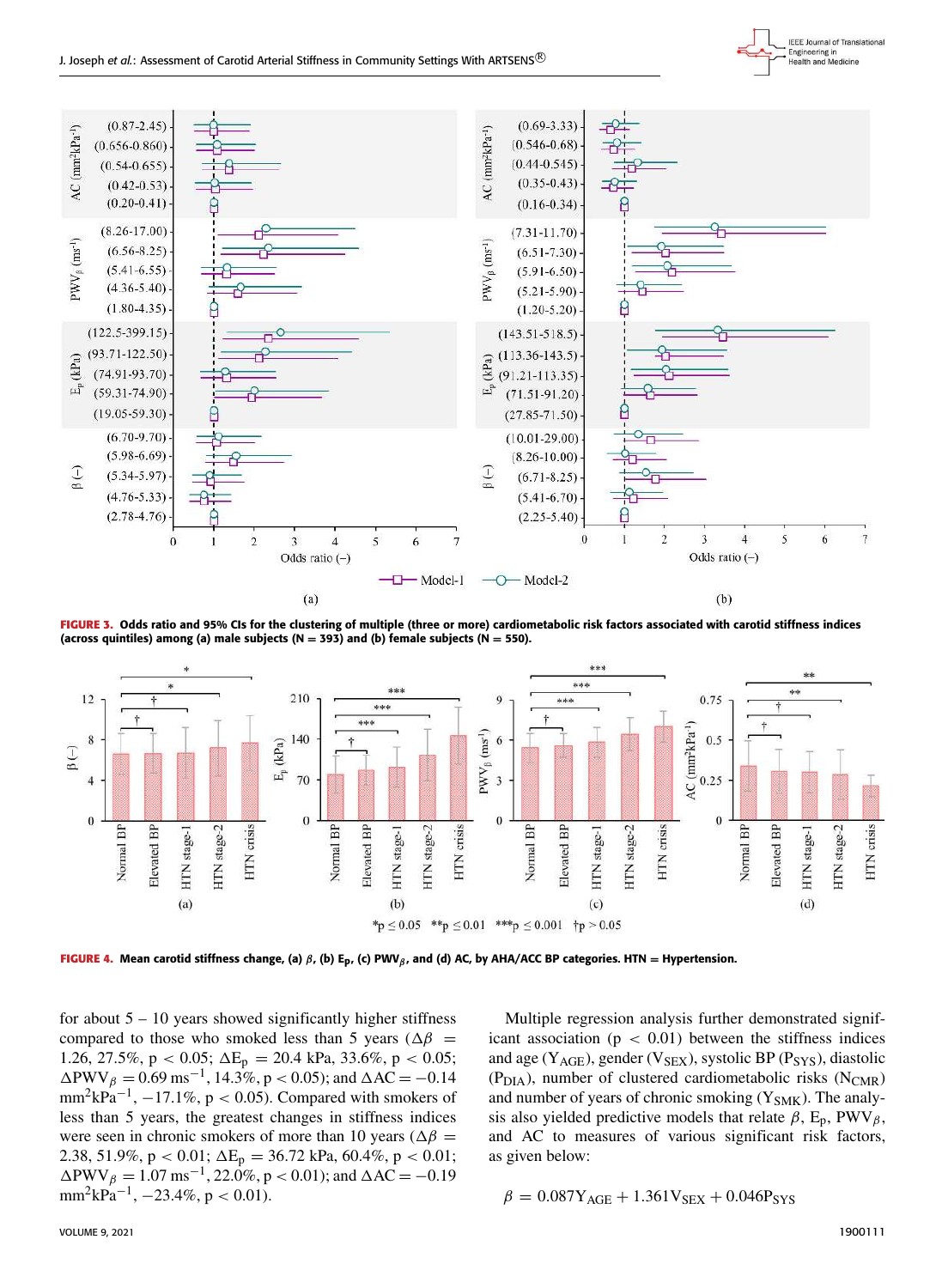



**FIGURE 5.** Mean carotid stiffness change, (a)  $\beta$ , (b) E<sub>D</sub>, (c) PWV<sub>β</sub>, and (d) AC, by years of tobacco smoking.

 $-0.076P<sub>DIA</sub> + 0.035Y<sub>SMK</sub> + 0.124N<sub>CMR</sub> + 2.099$  $E_p = 1.021Y_{AGE} + 22.182V_{SEX} + 1.177P_{SYS}$  $-0.588P<sub>DIA</sub> + 0.088Y<sub>SMK</sub> + 0.668N<sub>CMR</sub> - 73.246$ PWV<sub>β</sub>  $= 0.034Y_{\text{AGE}} + 0.502V_{\text{SEX}} + 0.014P_{\text{SYS}}$  $+ 0.067P<sub>DIA</sub> + 0.012Y<sub>SMK</sub> + 0.074N<sub>CMR</sub> + 1.426$ 

 $AC = 1.251 - 0.003Y_{AGE} - 0.124V_{SEX} + 0.006P_{SYS}$  $+ 0.005P<sub>DIA</sub> - 0.002Y<sub>SMK</sub> + 0.011N<sub>CMR</sub>$ 

Here, the value for gender was introduced into the equations as  $V_{SEX} = 1$  for 'male' and  $V_{SEX} = 2$  for 'female'. Both Y<sub>AGE</sub> and Y<sub>SMK</sub> were in years; P<sub>SYS</sub> and P<sub>DIA</sub> were in units of mmHg; and the value for  $N_{CMR} \in \{0, 1, 2, 3, 4, 5\}$ . These models explained ∼65% variability in each stiffness index (p  $< 0.001$ ).

## **IV. DISCUSSION**

# A. MEASUREMENT FEASIBILITY AND CHALLENGES IN THE FIELD

 $ARTSENS^{\circledR}$  Touch, is a portable device with integrated modules (weight  $\approx$  2 kg), enabling easy handling in the field. All the measurements were performed without failures throughout the study. Device's icon-based custom touch-screen GUI was appreciated for improved usability. A rugged enclosure (machined nylon) offered protection from mechanical impacts during transport. As no electrical outlet sockets were available in the field, the device was operated on its 3000 mAh internal battery. A fully charged device was sufficient for a day's study, which lasted for nearly four hours.

Two sets of carotid stiffness measurement completed on 983 subjects demonstrate field usability of the device. The stiffness indices exhibited sufficient repeatability and are comparable to those reported in clinical studies conducted using ultrasound imaging systems [26]. Note that individuals with no technical or clinical background could be trained to operate ARTSENS<sup>®</sup> devices. Nevertheless, some practical challenges reported in this study should be underlined.

readings was compromised for a few morbidly obese subjects with fat deposition in the neck. Many participants expressed apprehension to the application of ultrasound gel on the neck. Explanations were provided to alleviate their concerns, which could be attributed to low education and health awareness. Based on the study feedback, we have evolved the design and developed a much smaller device (ARTSENS<sup>®</sup>

Pen) that takes power from a USB and operate with Microsoft Windows-based computer/tablet. This hand-held device (weight  $\approx 100$  g) with certified ingress protection greatly improves the portability and field-deployability. We have also integrated a custom solid ultrasound couplant into the updated probe for future studies.

Measurements could not be completed on a few geriatric subjects who had respiratory difficulty. Repeatability of the

# B. CAROTID STIFFNESS DISTRIBUTION IN THE STUDY **POPULATION**

A gender-specific difference and an age-specific progression of the carotid stiffness were observed in the recruited subjects (Fig. 2). The observations were consistent in the subgroup free from both hypertension and diabetes. Female participants have shown marginally higher stiffness than males across all age groups above 40 years. This pattern of elevated arterial stiffness in older female participants is expected, and agrees with studies exploring gender modulated associations between vascular dysfunction and diseases progression [27]–[29]. Note that the progression of age-related stiffening of human arteries follows different patterns in males and females [27]–[29], with hormonal mechanisms having a substantial role in artery stiffening in females [50], [51]. Females in the postmenopausal period are at a higher risk of loss of endothelial function resulting in arterial stiffening [30], which was reaffirmed in the current study (Fig. 2). The study findings and measurement capabilities of the device potentially provide added insights to ongoing research on the relationship between gender and the progression of vascular stiffness with respect to age.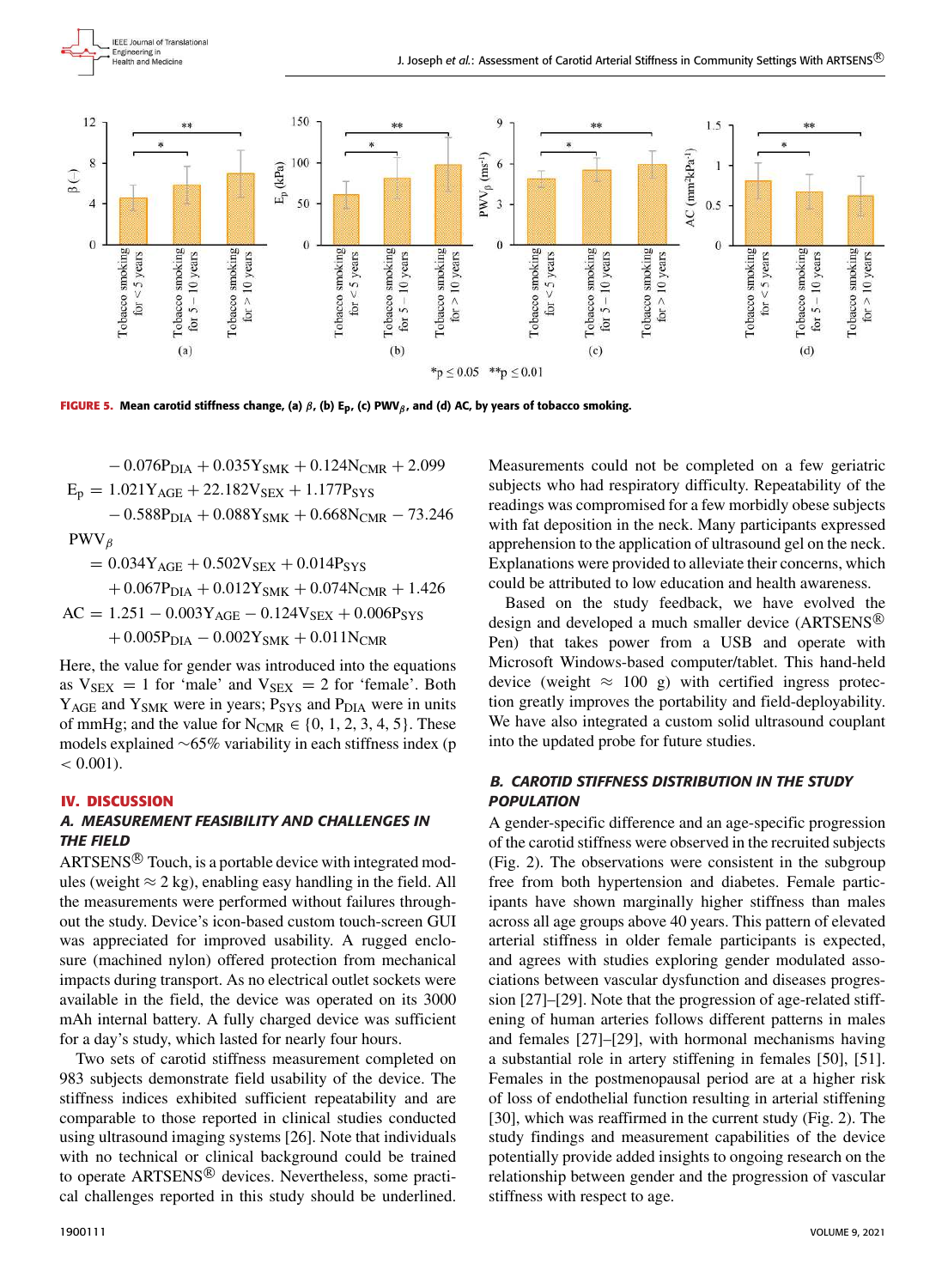

A nonlinear trend was evident in the age-specific progression of the carotid stiffness. All the stiffness indices accelerated from younger to older age-group, and later slowed in the geriatric subjects (Fig. 2). This pattern was comparable in both male and female groups with a higher progression rate in females. The observed age-trends of stiffness indices are in agreement with a previous large-scale study (conducted outside India) [31]. A few studies from various countries have also reported similar results describing the distribution of carotid stiffness and age-trends in limited samples [7], [11], [32]. Since the present study is the first to report values of carotid stiffness in an Indian population, a direct interstudy comparison of mean stiffness values cannot be strictly performed due to ethnic differences.

Recently, efforts have made to develop age- and genderwise normative reference for carotid stiffness indices [31], [33]. Due to the lack of a database which was large enough, an attempt was also made to integrate multiple datasets from various cohort studies [33]. Such nomograms might be skewed due to the ethnic difference of study populations. Since ARTSENS<sup>®</sup> Touch has established its usability in resourceconstrained settings, it can be reliably implemented in various sectors of primary healthcare chain for multi-centric data collection. This would help in establishing population-specific reference ranges and normative data for the carotid arterial stiffness.

## C. POTENTIAL OF CAROTID STIFFNESS FOR RISK ASSESSMENT

Strong positive associations of  $E_p$  and PWV $_\beta$  with established risk factors were observed. Ep varied over a wide range in the current population (28 kPa – 518 kPa). Since  $E_p$  is a direct measure of the vessel wall elasticity, it showed higher sensitivity to track changes in the stiffness caused by the presence of multiple risk factors. It has also been shown to be superior to all other indices in tracking the changes in carotid stiffness across BP categories. PWV $_\beta$ , on the other hand, was the most repeatable measure of the carotid stiffness. It inherently accounts for arterial material properties and nonlinear characteristics of transmural pressure and lumen diameter interaction [5]. Note that the equation for  $PWV_\beta$  (Supplemental Material) is tolerant of error propagation. Therefore, it may be used as the most reliable and repeatable measure of vascular stiffness with applications in the field and highthroughput clinical studies.

It may be noted that distensibility coefficient (DC) is a well-studied marker of arterial stiffness, and has been reported to be an independent predictor of cardiovascular events and all-cause mortality [7], [9], [34]. By definition, DC is closely related to  $E_p$  and PWV<sub> $\beta$ </sub> as; DC  $\propto E_p^{-1}$ and DC  $\propto$ PWV $_{\beta}^{-2}$  [35]. These measures obtained in the study were scaled to DC, and yielded significant association with established risk factors. The trends were consistent with previous studies [7], [9], [34]. On a similar note, while the agreement between carotid stiffness indices and

gold-standard aortic stiffness have been moderate [36],  $PWV_\beta$  yields better correlation [37]. Thus, it offers a potential way to directly compare the carotid arterial stiffness level with the aortic stiffness. Beyond the risk stratification, recent studies have identified  $PWV_\beta$  as a strong predictor of left ventricular dysfunction [38] and coronary artery diseases [39]. Advanced pathophysiological applications of the PWV $_\beta$ above and beyond other *in-vivo* stiffness markers are summarized elsewhere [5].

Evaluation of AC is most prone to be corrupted by the error propagation as per the theoretical definition. Hence, it is least suited for use in field trials where the measurement repeatability cannot be as high as that in clinical settings. The measure of  $\beta$  possesses a significant pressure-dependent bias when pooled over the population data [40]. Although it could be used for a quick comparison of population-specific results, studies have advised correcting the absolute  $\beta$  in terms of a standard pressure to deduce 'pressure-independent' metric of vascular stiffness [40]. This will improve population-specific results on the distribution of risk factors/markers. It is worth noting that the current population had a high prevalence of hypertension and related alterations in their stiffness, which confound the relationship between  $\beta$  and risk factors. The lack of association of  $\beta$  with the studied risk factors tends to confirm considerations described above and shows its limitation when it comes to a population level large-scale vascular screening.

Finally, the observed high prevalence of multiple risk factors in the study population agrees with a previous community study performed in South India [41]. Another study from a similar cohort has reported increased vascular stiffness among people with diabetes [42]. The observed trend of an increased stiffness level in hypertensives and chronic smokers was also consistent with previous similar studies [43], [44]. Asian Indians indeed have a high risk of adverse cardiac events as compared to other ethnic groups due to the increased burden of multiple risk factors [45]. However, given the practical difficulties in stiffness evaluation, there is a lack of data on vascular stiffness and cardiovascular events in India. The present study, despite a cross-sectional one, revealed the association of carotid stiffness indices with the age, gender, and clustering of multiple risks.

Further cohort studies using our device would examine whether the excess CVD events associated with clustering of cardiometabolic risk factors are partly mediated through the amplified alterations in vascular properties and endothelial dysfunction. Note also that predictive models reported herein may be attributed to the characteristics of the population under study. A multiethnic cohort study to develop generalized models is worthy for future work.

#### D. STRENGTHS AND LIMITATIONS OF THE STUDY

The major strength of this study is the use of a portable device to assess the carotid arterial stiffness in a resourceconstrained field setting. The study demonstrated that the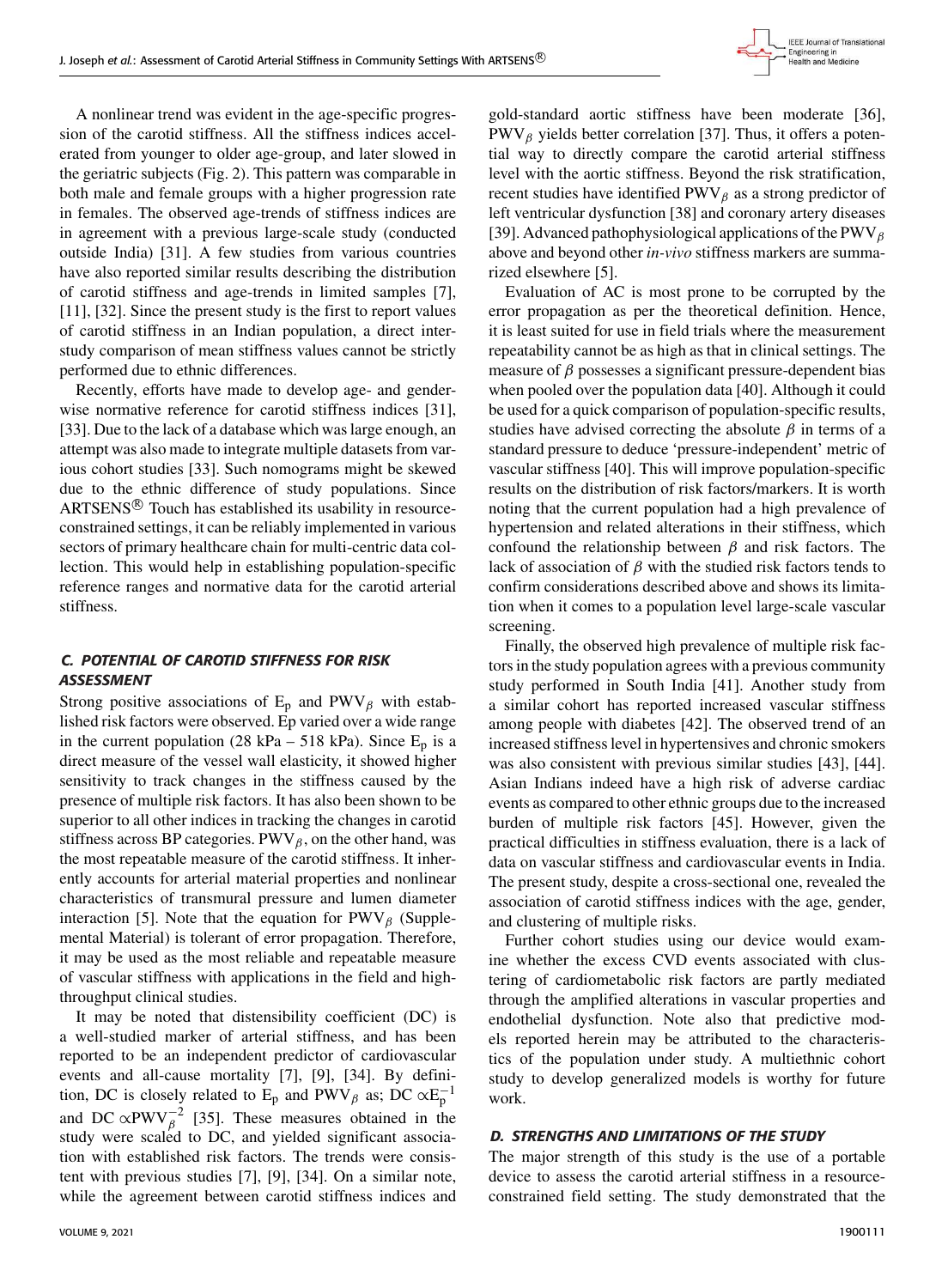device enabled a reliable measurement of clinically accepted stiffness indices at a population-level. Thus, the developed device could overcome the limitations of ultrasound imaging equipment and operator expertise needed for stiffness evaluation. It also eliminates the need to access the groin region (which is required for gold-standard carotid-to-femoral PWV *viz.* aortic PWV), thereby making it an excellent choice for large-scale assessment of the vascular stiffness.

A major study limitation was the high prevalence of one or more cardiometabolic risk factors in the population. Therefore, we did not attempt to develop a nomogram for carotid stiffness indices for the current study. The lack of an existing nomogram (for Indian population) caused dissatisfaction in participants since it was impractical to provide a precise diagnosis of their vascular health after the test by comparing their results with that of nomogram values. The study had an inherent limitation in determining the temporal relationships of carotid stiffness with risk factors due to its cross-sectional nature. In general, only association and not causality can be inferred from the data. Selection of a specific region further restricted the extension of findings to the Indian population.

#### **V. CONCLUSION**

We conducted the first community-level study in an Indian rural cohort to describe the distribution of the carotid stiffness. This study established a reliable assessment of carotid stiffness indices in out-of-hospital settings using ARTSENS® Touch. It demonstrated the functionality and sufficient repeatability for potential use in population-level screening. The age-/gender-specific distribution of stiffness indices was explored. A strong relationship between the stiffness indices and cardiometabolic risk factors indicates their utility for screening patients at high-risk in clinics as well as field settings. Learnings from this study were incorporated into the instrument hardware, probe design, and algorithms to develop smaller and easy-to-use prototypes. ARTSENS<sup>(8)</sup> devices enable large-scale field studies to develop populationspecific nomograms, thereby establishing the innate role of carotid stiffness in cardiovascular risk stratification.

#### **APPENDIX**

Supplementary Material (online) accompanies this paper.

#### **ACKNOWLEDGMENT**

The authors would like to thank Mr. Augustine, Mr. Ravi, and field staffs of ICMR-National Institute of Epidemiology, Chennai, India, who executed the study. They also acknowledge Ms. M. Vaishnavi, Ms. T. Arya Sree, Mr. C. Boobalan, and Mr. Vidyashankar. They were instrumental in the development of the device, operator training, and in providing technical supports. They also would like to thank Dr. S. Suresh, MediScan Systems, for the clinical mentoring and inspiration provided to us to develop the image-free ultrasound device to a field-deployable product.

#### **REFERENCES**

- [1] World Health Organization. (2020). *Cardiovascular Diseases (CVDs)*. Accessed: Jun. 8, 2020. [Online]. Available: https://www. who.int/cardiovascular\_diseases/en/
- [2] *Global Health Estimates 2016: Deaths Bycause, Age, Sex, by Country and Byregion, 2000–2016*, World Health Org., Geneva, Switzerland, 2018.
- [3] I. B. Wilkinson, K. M. Mäki-Petäjä, and G. F. Mitchell, ''Uses of arterial stiffness in clinical practice,'' *Arteriosclerosis, Thrombosis, Vascular Biol.*, vol. 40, no. 5, pp. 1063–1067, May 2020.
- [4] S. Yu and C. M. McEniery, "Central versus peripheral artery stiffening and cardiovascular risk,'' *Arteriosclerosis, Thrombosis, Vascular Biol.*, vol. 40, no. 5, pp. 1028–1033, May 2020.
- [5] P. M. Nabeel, V. R. Kiran, J. Joseph, V. V. Abhidev, and M. Sivaprakasam, ''Local pulse wave velocity: Theory, methods, advancements, and clinical applications,'' *IEEE Rev. Biomed. Eng.*, vol. 13, pp. 74–112, 2020.
- [6] A. P. Avolio, ''Arterial stiffness,'' *Pulse*, vol. 1, no. 1, pp. 14–28, 2013.
- [7] C. Yuan, J. Wang, and M. Ying, ''Predictive value of carotid distensibility coefficient for cardiovascular diseases and all-cause mortality: A metaanalysis,'' *PLoS ONE*, vol. 11, no. 4, Apr. 2016, Art. no. e0152799.
- [8] V. Salomaa, W. Riley, J. D. Kark, C. Nardo, and A. R. Folsom, ''Non– insulin-dependent diabetes mellitus and fasting glucose and insulin concentrations are associated with arterial stiffness indexes: The ARIC study,'' *Circulation*, vol. 91, no. 5, pp. 1432–1443, Mar. 1995.
- [9] S. Alan, M. S. Ulgen, O. Ozturk, B. Alan, L. Ozdemir, and N. Toprak, ''Relation between coronary artery disease, risk factors and intima-media thickness of carotid artery, arterial distensibility, and stiffness index,'' *Angiology*, vol. 54, no. 3, pp. 261–267, May 2003.
- [10] T. T. van Sloten and C. D. A. Stehouwer, "Carotid stiffness: A novel cerebrovascular disease risk factor,'' *Pulse*, vol. 4, no. 1, pp. 24–27, 2016.
- [11] O. Vriz, V. Aboyans, R. Minisini, J. Magne, N. Bertin, M. Pirisi, and E. Bossone, ''Reference values of one-point carotid stiffness parameters determined by carotid echo-tracking and brachial pulse pressure in a large population of healthy subjects,'' *Hypertension Res.*, vol. 40, no. 7, pp. 685–695, Jul. 2017.
- [12] A. Bhaktwani, ''The PC-PNDT act in a nutshell,'' *Indian J. Radiol. Imag.*, vol. 22, no. 2, pp. 133–134, 2012.
- [13] J. Joseph and V. Jayashankar, "A virtual instrument for automated measurement of arterial compliance,'' *J. Med. Devices*, vol. 4, no. 4, Dec. 2010, Art. no. 045004.
- [14] J. Joseph, R. Radhakrishnan, S. Kusmakar, S. T. Arya, and M. Sivaprakasam, ''Technical validation of ARTSENS—An image free device for evaluation of vascular stiffness,'' *IEEE J. Trans. Eng. Heal. Med.*, vol. 3, May 2015, Art. no. 1900213.
- [15] A. K. Sahani, J. Joseph, R. Radhakrishnan, and M. Sivaprakasam, ''Automatic measurement of end-diastolic arterial lumen diameter in ART-SENS,'' *J. Med. Devices*, vol. 9, no. 4, Dec. 2015, Art. no. 041002.
- [16] A. K. Sahani, M. I. Shah, R. Radhakrishnan, J. Joseph, and M. Sivaprakasam, ''An imageless ultrasound device to measure local and regional arterial stiffness,'' *IEEE Trans. Biomed. Circuits Syst.*, vol. 10, no. 1, pp. 200–208, Feb. 2016.
- [17] A. K. Sahani, M. I. Shah, J. Joseph, and M. Sivaprakasam, "Carotid and jugular classification in ARTSENS,'' *IEEE J. Biomed. Health Informat.*, vol. 20, no. 2, pp. 440–449, Mar. 2016.
- [18] A. K. Sahani, J. Joseph, R. Radhakrishnan, M. Sivaprakasam, and S. Seshadri, ''Comparison of measurement of the augmentation index from ARTSENS and eTRACKING,'' *Biomed. Phys. Eng. Exp.*, vol. 2, no. 1, p. 15007, Jan. 2016.
- [19] A. K. Sahani, J. Joseph, and M. Sivaprakasam, "Evaluation of the algorithm for automatic identification of the common carotid artery in ART-SENS,'' *Physiol. Meas.*, vol. 35, no. 7, pp. 1299–1317, Jul. 2014.
- [20] J. Joseph, P. M. Nabeel, and M. Sivaprakasam, "Cuffless evaluation of pulse pressure with arterial compliance probe,'' *PLoS ONE*, vol. 13, no. 8, 2018, Art. no. e0202480.
- [21] M. F. O'Rourke, J. A. Staessen, C. Vlachopoulos, D. Duprez, and G. E. E. Plante, ''Clinical applications of arterial stiffness; definitions and reference values,'' *Amer. J. Hypertension*, vol. 15, no. 5, pp. 426–444, May 2002.
- [22] S. M. Grundy, J. I. Cleeman, S. R. Daniels, K. A. Donato, R. H. Eckel, B. A. Franklin, D. J. Gordon, R. M. Krauss, P. J. Savage, S. C. Smith, Jr., and J. A. Spertus, ''Diagnosis and management of the metabolic syndrome: An American Heart Association/National Heart, Lung, and Blood Institute scientific statement,'' *Circulation*, vol. 112, no. 17, pp. 2735–2752, 2005.